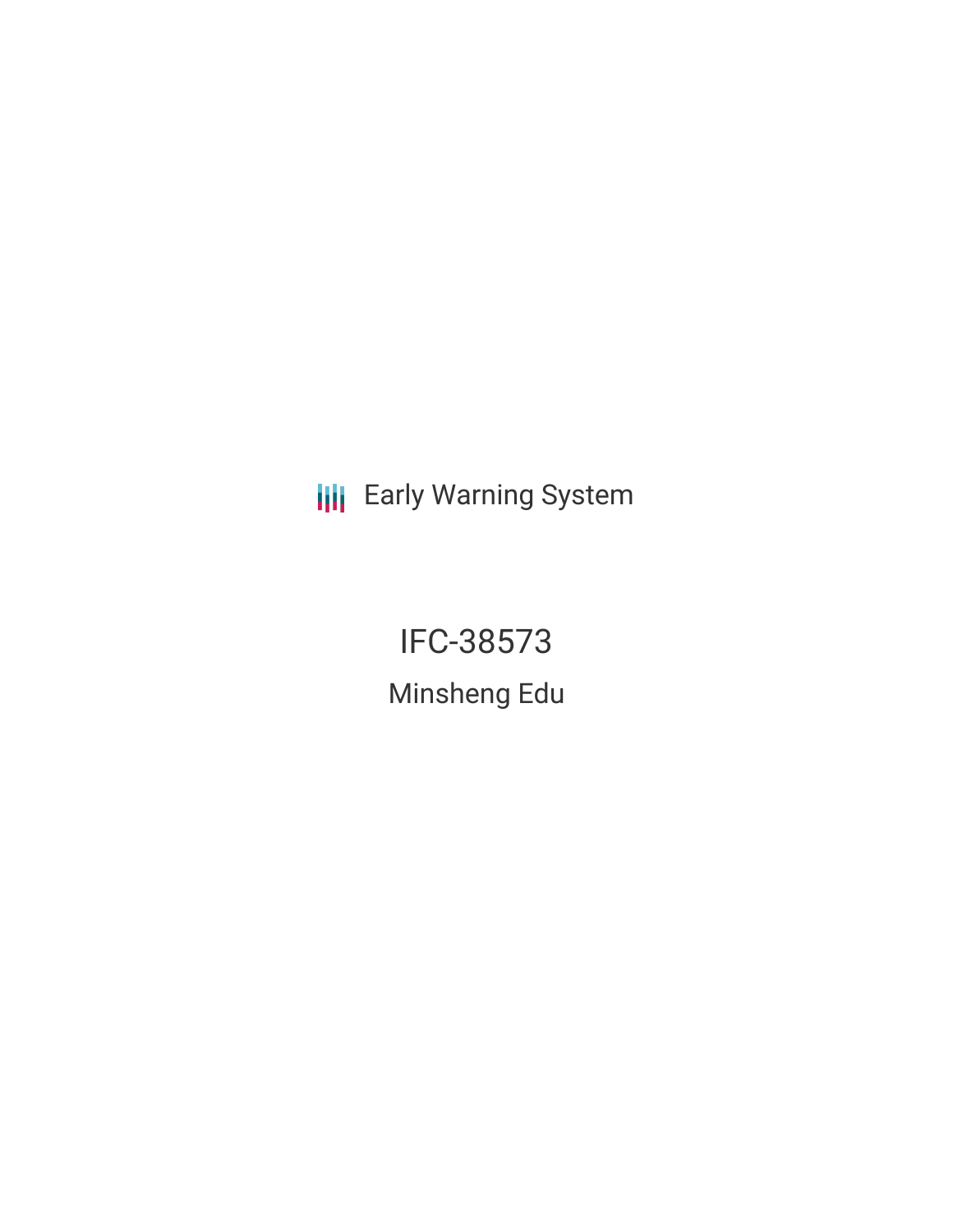

## **Quick Facts**

| <b>Countries</b>               | China                                    |
|--------------------------------|------------------------------------------|
| <b>Financial Institutions</b>  | International Finance Corporation (IFC)  |
| <b>Status</b>                  | Active                                   |
| <b>Bank Risk Rating</b>        | B                                        |
| <b>Voting Date</b>             | 2017-01-06                               |
| <b>Borrower</b>                | MINSHENG EDUCATION GROUP COMPANY LIMITED |
| <b>Sectors</b>                 | Construction, Education and Health       |
| <b>Investment Type(s)</b>      | Loan                                     |
| <b>Investment Amount (USD)</b> | \$100.00 million                         |
| <b>Project Cost (USD)</b>      | \$300,00 million                         |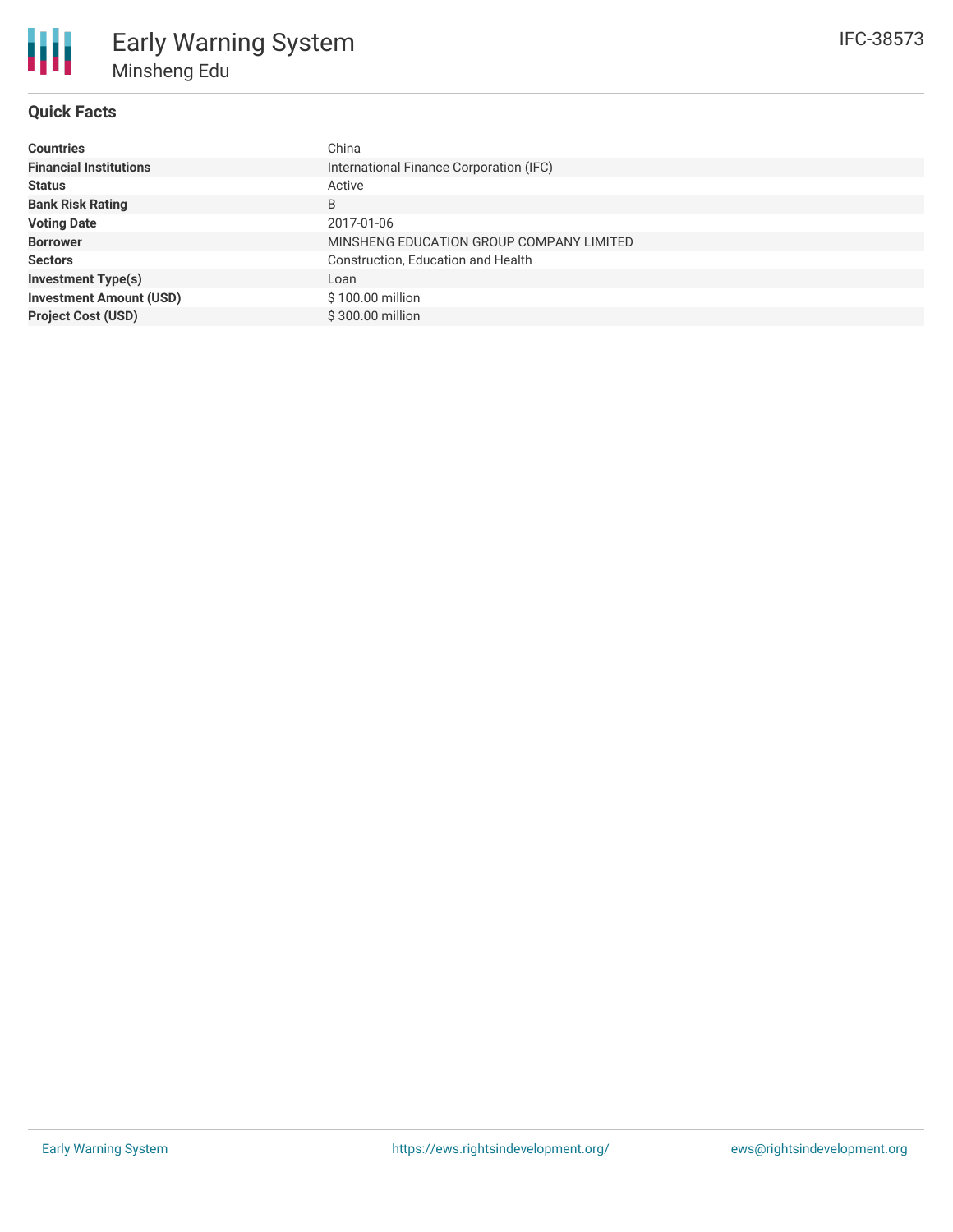

# **Project Description**

Minsheng Education Group Company Limited (together with its subsidiaries, "the company") is a privately owned higher education provider in China offering undergraduate programs and vocational education through four schools (three of which are located in the Greater Chongqing area; and the remaining one school is located in the Inner Mongolia Autonomous Region). Its largest school in Chongqing has been in operation for over 10 years. As of October 31, 2016, there were over 18,750 students enrolled at the school. As of November 30, 2016, the school occupied 20 parcels of land with over 1,000,000 sq. m. of gross site area and 164 buildings with over 400,000 sq. m. of gross floor area. The school is located in a peri-urban outskirt area of the municipality. Another school of the company, also in Chongqing, is located in a densely populated urban setting, which had close to 10,000 students under enrollment as of October 31, 2016. The campus consisted of eight parcels of land with a gross site area of approximately 306,200 sq. m. and 22 buildings with a gross floor area of approximately 141,860 sq. m. as of November 30, 2016. The school acquired a new parcel of land in August 2016, which will be used to construct additional educational facilities. The remaining two schools the company operates are smaller-scale vocational colleges located in urban areas in their respective locations.

The company plans to acquire existing schools and set up new schools across China and to operate them. IFC is looking at an equity investment of US\$30 million in the company.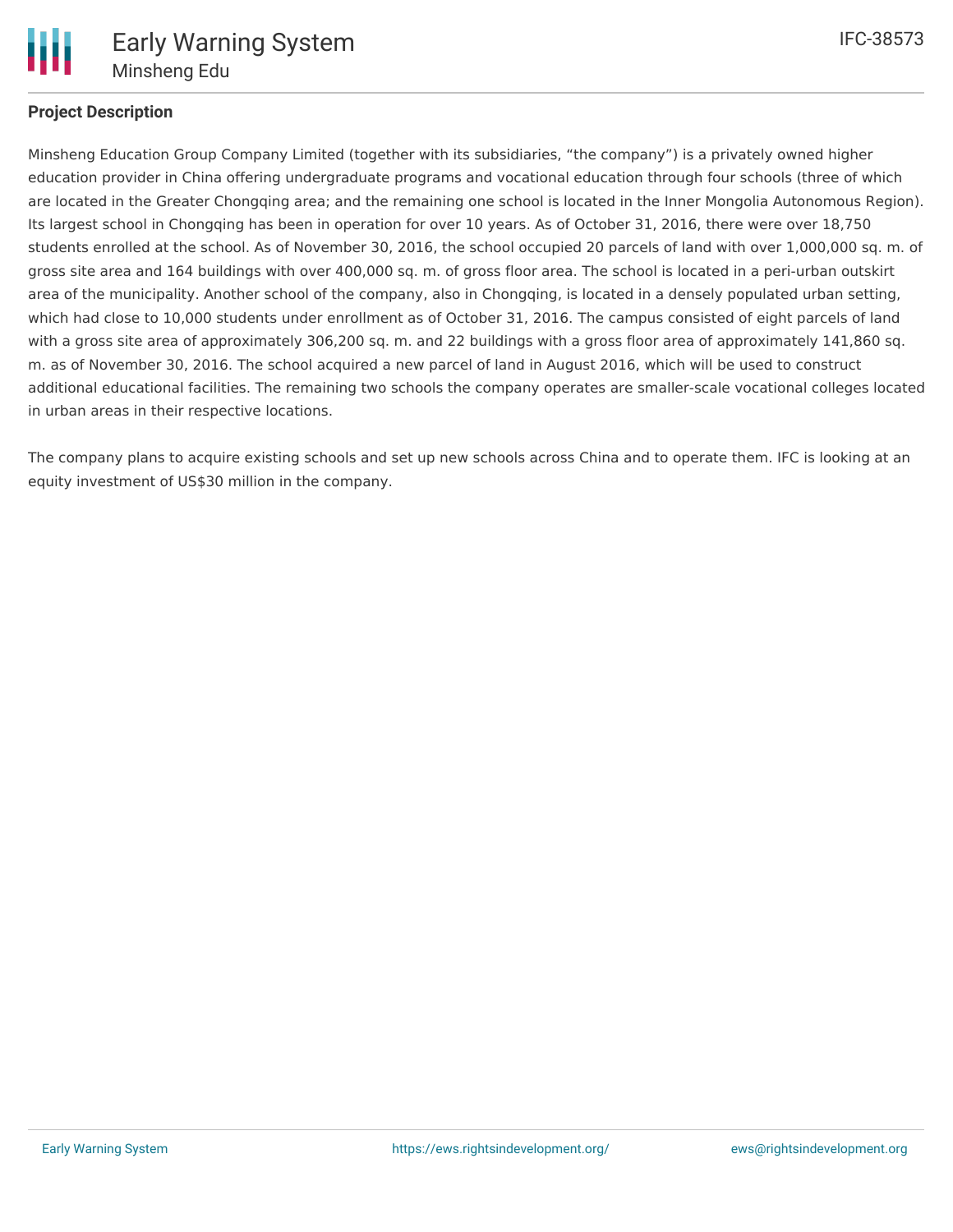#### **Investment Description**

• International Finance Corporation (IFC)

IFC has approved a loan of US\$70 million and an equity investment of \$30 million.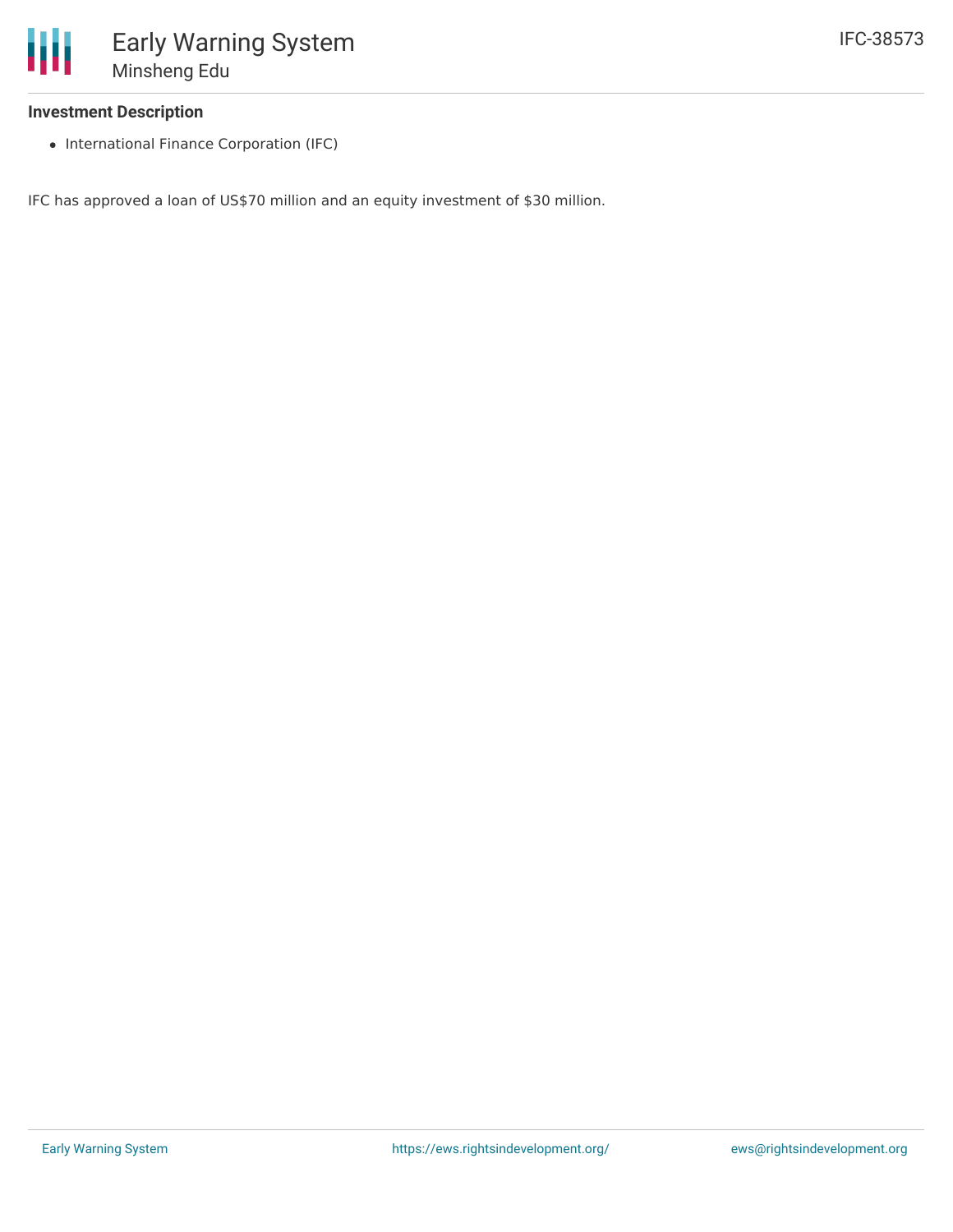

## **Contact Information**

ACCOUNTABILITY MECHANISM OF IFC

The Compliance Advisor Ombudsman (CAO) is the independent complaint mechanism and fact-finding body for people who believe they are likely to be, or have been, adversely affected by an IFC or MIGA- financed project. If you submit a complaint to the CAO, they may assist you in resolving a dispute with the company and/or investigate to assess whether the IFC is following its own policies and procedures for preventing harm to people or the environment. If you want to submit a complaint electronically, you can email the CAO at CAO@worldbankgroup.org. You can learn more about the CAO and how to file a complaint at http://www.cao-ombudsman.org/